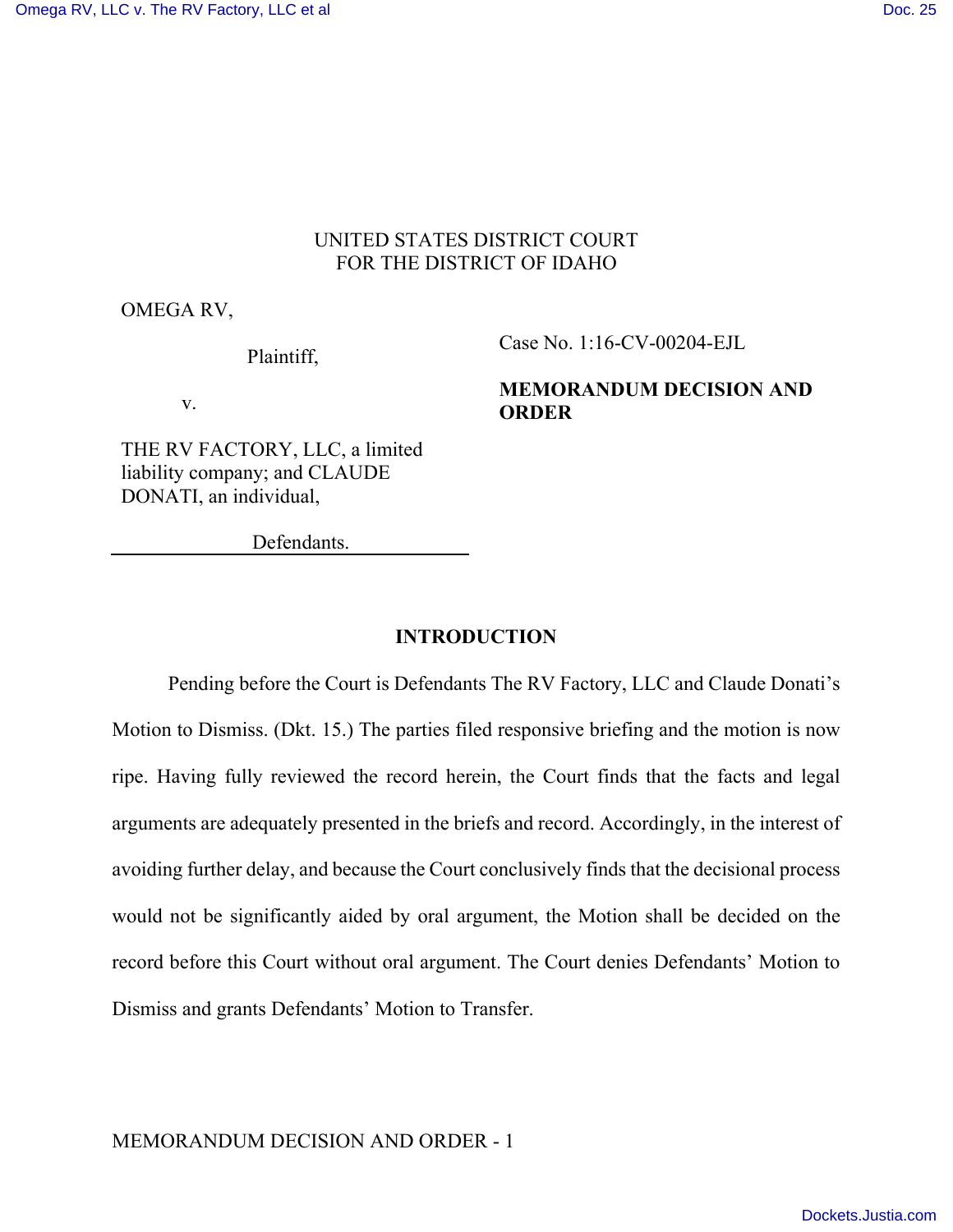## **FACTUAL AND PROCEDURAL BACKGROUND**<sup>1</sup>

 Plaintiff Omega RV, LLC, ("Omega") is an Idaho limited liability company with its principal place of business in Idaho. (Dkt. 7.) Omega manufactures and sells RVs on a statewide and national level. (Dkt. 18.) Defendant The RV Factory, LLC ("The RV Factory") is an Indiana limited liability company with its principal place of business in Indiana. (Dkt. 15.) The RV Factory manufactures its RVs at its production facility in Wakarusa, Indiana where it also has a showroom where its RVs are displayed and available for sale. (Dkt. 15.) Defendant Claude Donati ("Donati") is an individual and resident of Indiana and owner of the RV Factory. (Dkt. 15.) The parties both sell RVs and toy hauler trailers bearing the "Weekend Warrior" mark and dispute who has the right to use the mark. (Dkt. 15, 18.)

 The Complaint alleges that the "Weekend Warrior" name has been used by Mark Warmoth ("Warmoth") who has sold RVs bearing the mark since 1988. (Dkt. 18.) Warmoth has sold approximately 30,000 RVs under the "Weekend Warrior" name from 1988 to 2008. (Dkt. 18.) In 2010, Warmoth partnered with another individual, Don Day, to form Extreme Warrior RV, LLC, which in 2011, began constructing, marketing, and selling its line of "Weekend Warrior" trailers. (Dkt. 7.) In 2012, Extreme Warrior, LLC encountered financial difficulties and sought funding from others in the RV industry, including from Defendants. (Dkt. 7, 18.) Defendants rejected the funding requests and

<sup>&</sup>lt;sup>1</sup> The Court finds the following facts material and undisputed, or, when disputed, taken in the light most favorable to the non-moving party.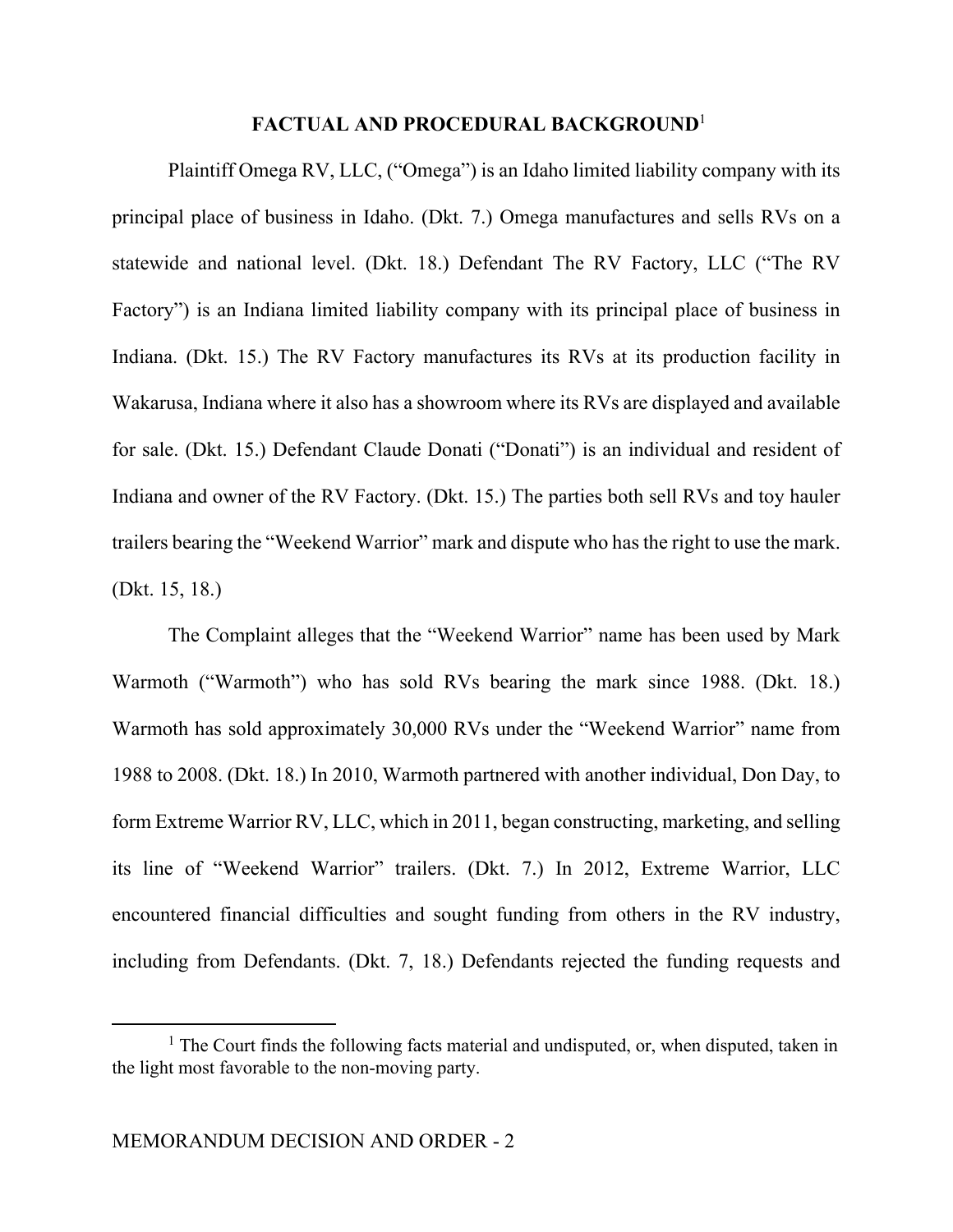instead, on April 16, 2013, Donati filed a trademark application for the "Weekend Warrior" mark. (Dkt. 7, 18.)<sup>2</sup> Defendants began using the "Weekend Warrior" mark on its RVs and trailers in 2013. (Dkt. 7.) Warmoth ultimately assigned the "Weekend Warrior" mark to Omega, who then began constructing, manufacturing, and selling RVs bearing the "Weekend Warrior" mark. (Dkt. 18.) On May 4, 2016, Defendants sent a cease and desis letter to Omega demanding that it stop using the "Weekend Warrior" mark on its RVs. (Dkt. 7, Ex. A.)

 In response, Omega filed suit against Defendants seeking a declaratory judgment invalidating Defendants' trademark, alleging trademark infringement, unfair competition, and tortious interference with a contract. (Dkt. 7.)<sup>3</sup> Omega claims it has the right to use the mark because it was assigned the mark from Warmoth. The RV Factory counters that it owns the trademark to the "Weekend Warrior" mark since approximately 2013, and, therefore, has the right to use the mark on its RVs. Omega maintains that Warmoth's rights to the "Weekend Warrior" trademark have priority over Defendants' rights because Warmoth used the trademark in commercial business for 25 years before Donati applied for the trademark.

 $\overline{a}$ 

<sup>&</sup>lt;sup>2</sup> Donati filed for the "Weekend Warrior" trademark on April 16, 2013. (Dkt. 19, Ex. D.)

<sup>&</sup>lt;sup>3</sup> In its Amended Complaint, Omega claims that Mr. Warmoth's rights to the "Weekend Warrior" trademark have priority over Defendants' rights because Mr. Warmoth used the trademark in commercial business for 25 years before Defendants applied for the trademark. Omega appears to argue it was assigned Mr. Warmoth's rights to use the mark via Extreme Warrior becoming Omega and, therefore, it also has priority rights over Defendants. (Dkt. 7, 18.)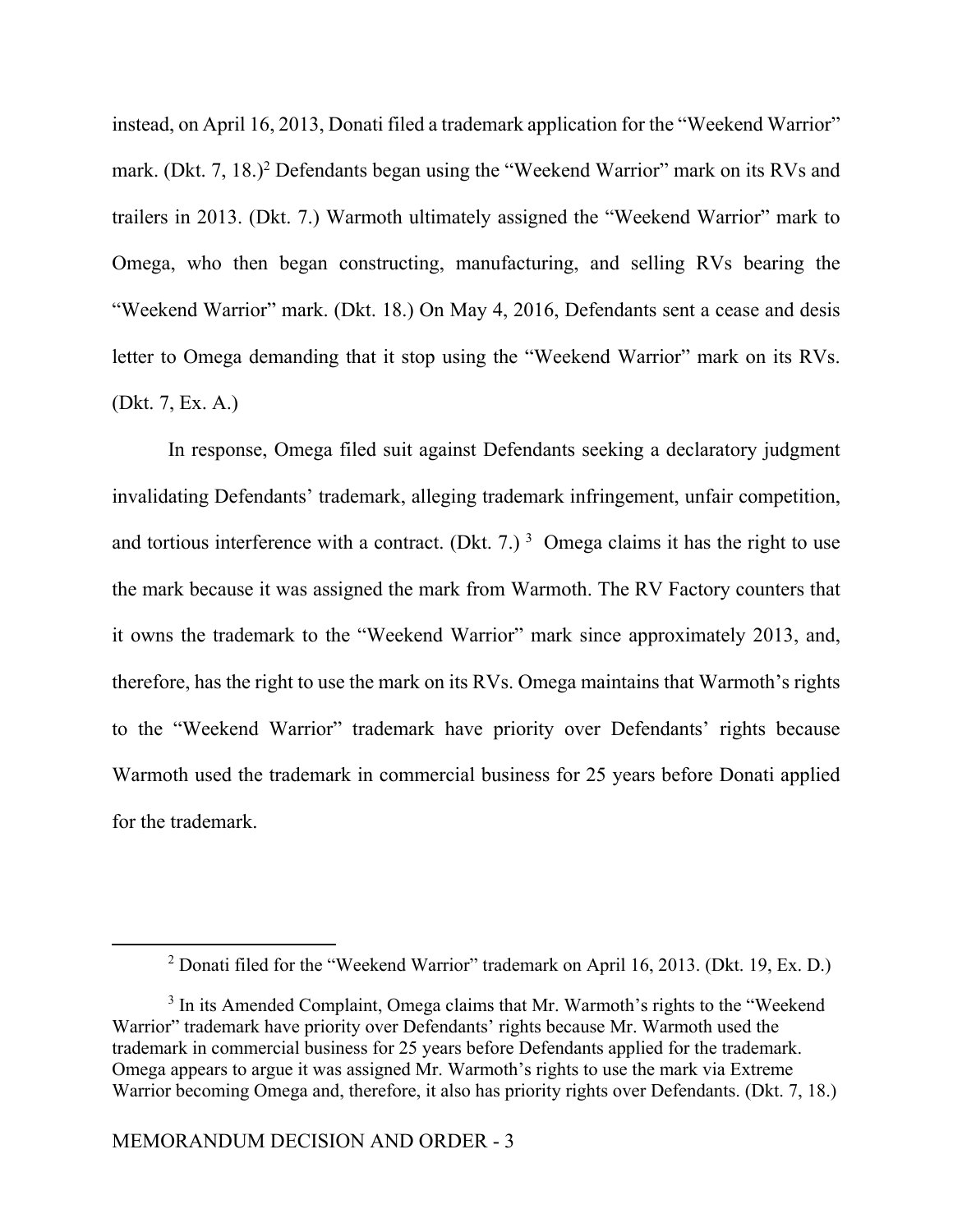Defendants filed a Motion to Dismiss under Rule 12(b)(2) and 12(b)(3). (Dkt. 15.) Omega filed its Response and Defendants filed their Reply. (Dkt. 18, 23.) The Court now takes up Defendants' Motion to Dismiss.

## **STANDARD OF LAW**

 Motions to dismiss made pursuant to Federal Rule of Civil Procedure 12(b)(2) "are speaking motions and it is appropriate to look beyond the pleadings to affidavits and other evidence when considering them." *National Union Fire Ins. Co. of Pittsburgh v. Aerohawk Aviation, Inc.,* 259 F. Supp.2d 1096, 1101 (D. Idaho 2003) (citing *Data Disc Inc. v. Systems Technology Assocs., Inc.*, 557 F.2d 1280 (9th Cir. 1977)). "Where a defendant moves to dismiss a complaint for lack of personal jurisdiction, the plaintiff bears the burden of demonstrating that jurisdiction is appropriate." *Schwarzenegger v. Fred Martin Motor Co.*, 374 F.3d 797, 800 (9th Cir. 2004) (citing *Sher v. Johnson*, 911 F.2d 1357, 1361 (9th Cir. 1990)). Where "the [defendant's] motion is based on written materials rather than an evidentiary hearing, 'the plaintiff need only make a prima facie showing of jurisdictional facts." *Id.* The Court looks to the pleadings and affidavits to determine whether the plaintiff has made a prima facie showing of personal jurisdiction. *Id*. "Although the plaintiff cannot 'simply rest on the bare allegations of its complaint,' uncontroverted allegations in the complaint must be taken as true." *Dole Food Co., Inc. v. Watts*, 303 F.3d 1104, 1108 (9th Cir. 2002) (quoting *Amba Marketing Systems, Inc. v. Jobar Int'l, Inc.,* 551 F.2d 784, 787 (9th Cir. 1977)). "Conflicts between parties over statements contained in affidavits must be resolved in the plaintiff's favor." *Schwarzenegger*, 374 F.3d at 800 (citing *AT&T v. Compagnie Bruxelles Lambert*, 94 F.3d 586, 588 (9th Cir. 1996)).

MEMORANDUM DECISION AND ORDER - 4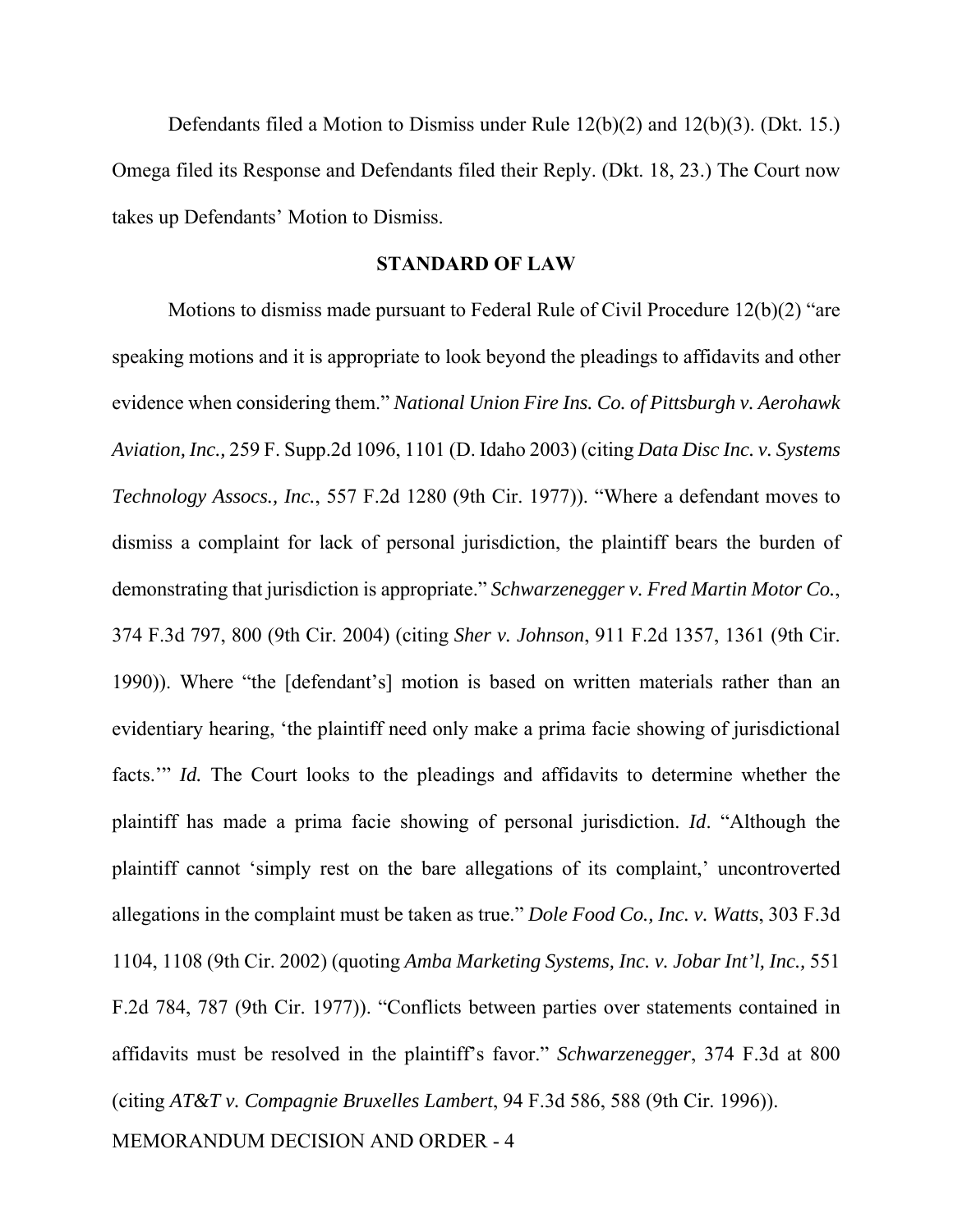#### **ANALYSIS**

#### **1. Personal Jurisdiction**

 "Where, as here, there is no applicable federal statute governing personal jurisdiction, the district court applies the law of that state in which the district court sits." *Yahoo! Inc. v. La Ligue Contre Le Racisme Et L'Antisemitisme*, 433 F.3d 1199, 1205 (9th Cir. 2006) (citing Fed. R. Civ. P.  $4(k)(1)(A)$ ). "In order for an Idaho court to exert jurisdiction over an out-of-state defendant, two criteria must be met; the act giving rise to the cause of action must fall within the scope of our long-arm statute and the constitutional standards of due process must be met." *Saint Alphonsus Regional Medical Center v. State of Wash*., 852 P.2d 491, 494 (Idaho 1992). Idaho Code § 5-514 confers personal jurisdiction over any "cause of action arising from . . . [t]he commission of a tortious act within [Idaho]." *See* Idaho Code § 5-514(b). Under this standard, the negligent act need not take place in Idaho; all that is required is that the injury is alleged to have occurred in Idaho. *National Union Fire Ins. Co.*, 259 F. Supp.2d at 1102.

 Omega claims it is rightfully using the "Weekend Warrior" trademark and its business is suffering as a result of Defendants' infringement because it confuses Idaho consumers who are targeted via Defendants' website. Under the long arm statute, the alleged injury to Omega is occurring in Idaho.

 "Because Idaho's long-arm statute, codified in Idaho Code § 5-514, allows a broader application of personal jurisdiction than the Due Process Clause, the Court need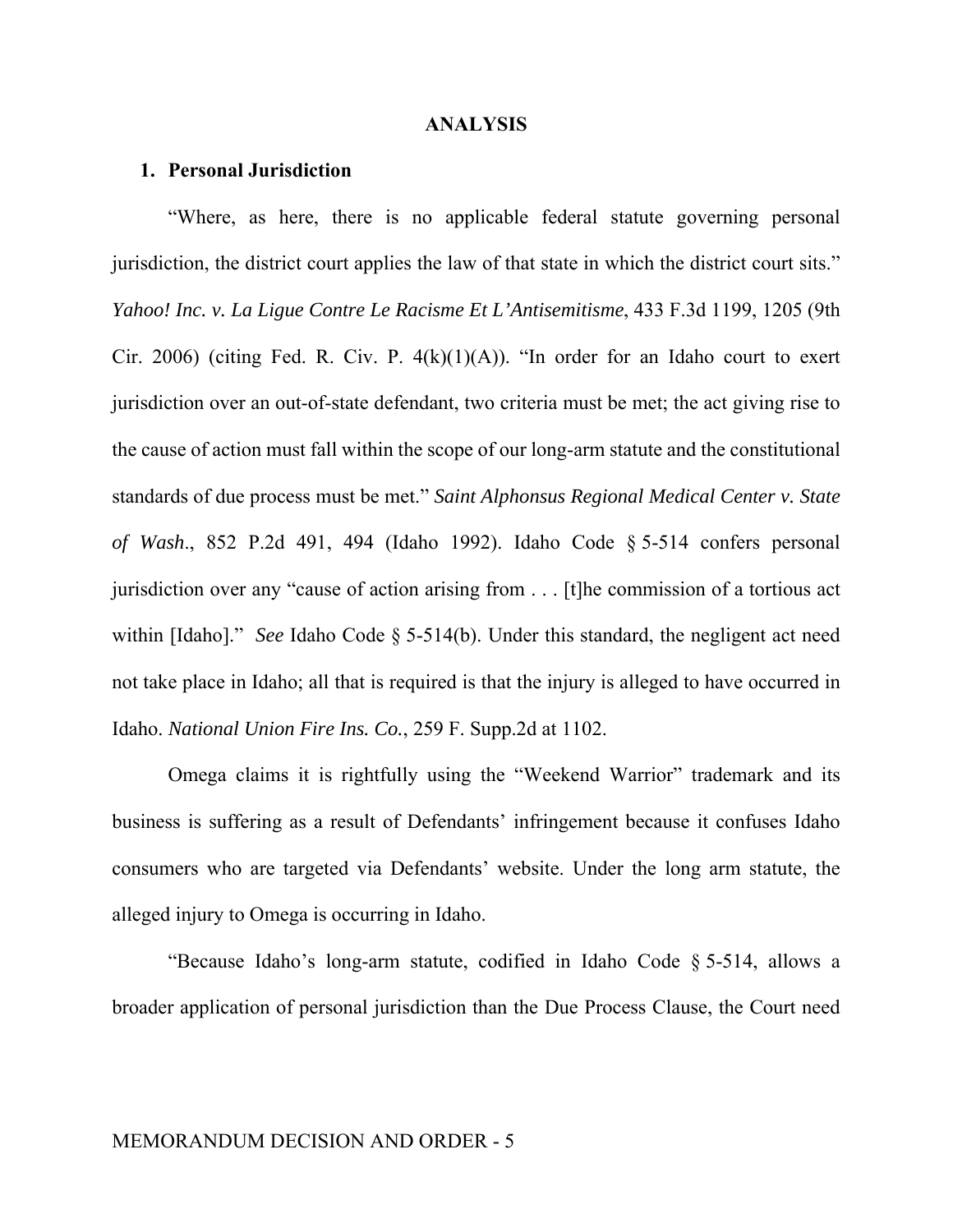look only to the Due Process Clause to determine personal jurisdiction." Thus, under Idaho law, the jurisdictional and federal due process analyses are the same." *Id.*<sup>4</sup>

 Due process requires that a nonresident defendant have sufficient "minimum contacts" with the forum state such that the exercise of jurisdiction "does not offend traditional notions of fair play and substantial justice." *Int'l Shoe Co. v. Washington,* 326 U.S. 310, 316 (1945) (internal quotations and citation omitted). "[T]he constitutional touchstone of the determination whether an exercise of personal jurisdiction comports with due process remains whether the defendant purposefully established minimum contacts in the forum State." *Asahi Metal Indus. Co. v. Superior Court of California, Solano Cty.,* 480 U.S. 102, 108-109 (1987) (internal quotations and citations omitted). "Jurisdiction is proper . . . where the contacts proximately result from actions by the defendant himself that create a substantial connection with the forum State." *Id.* at 109 (internal quotations and citations omitted) (emphasis in original).

Personal jurisdiction can be general or specific. *Lake v. Lake,* 817 F.2d 1416, 1420 (9th Cir. 1987). A court may assert general personal jurisdiction over foreign corporations "when their affiliations with the State are so 'continuous and systematic' as to render them essentially at home in the forum State." *Goodyear Dunlop Tires Operations, S.A. v. Brown*,

<sup>4</sup> See *Smalley v. Kaiser*, 950 P.2d 1248 (1997); *Saint Alphonsus v. State of Washington*, 852 P.2d 491 (1993). Implied by two decisions of the Idaho Supreme Court is the Idaho long arm statute "reaches beyond the limits of due process, and that the Idaho Supreme Court must use the Due Process Clause to rein in the statute's grasp." *Wells Cargo, Inc. v. Transport Ins. Co.*, 676 F. Supp.2d 1114, 1119 n.2 (D. Idaho 2009). The Idaho Supreme Court has instituted a two-part test for resolving long-arm jurisdiction questions. The test recognizes that the reach of the Idaho long arm statute is not the same as the reach of the Due Process Clause; however, the results are the same because the Due Process Clause sets the limit. *Id.*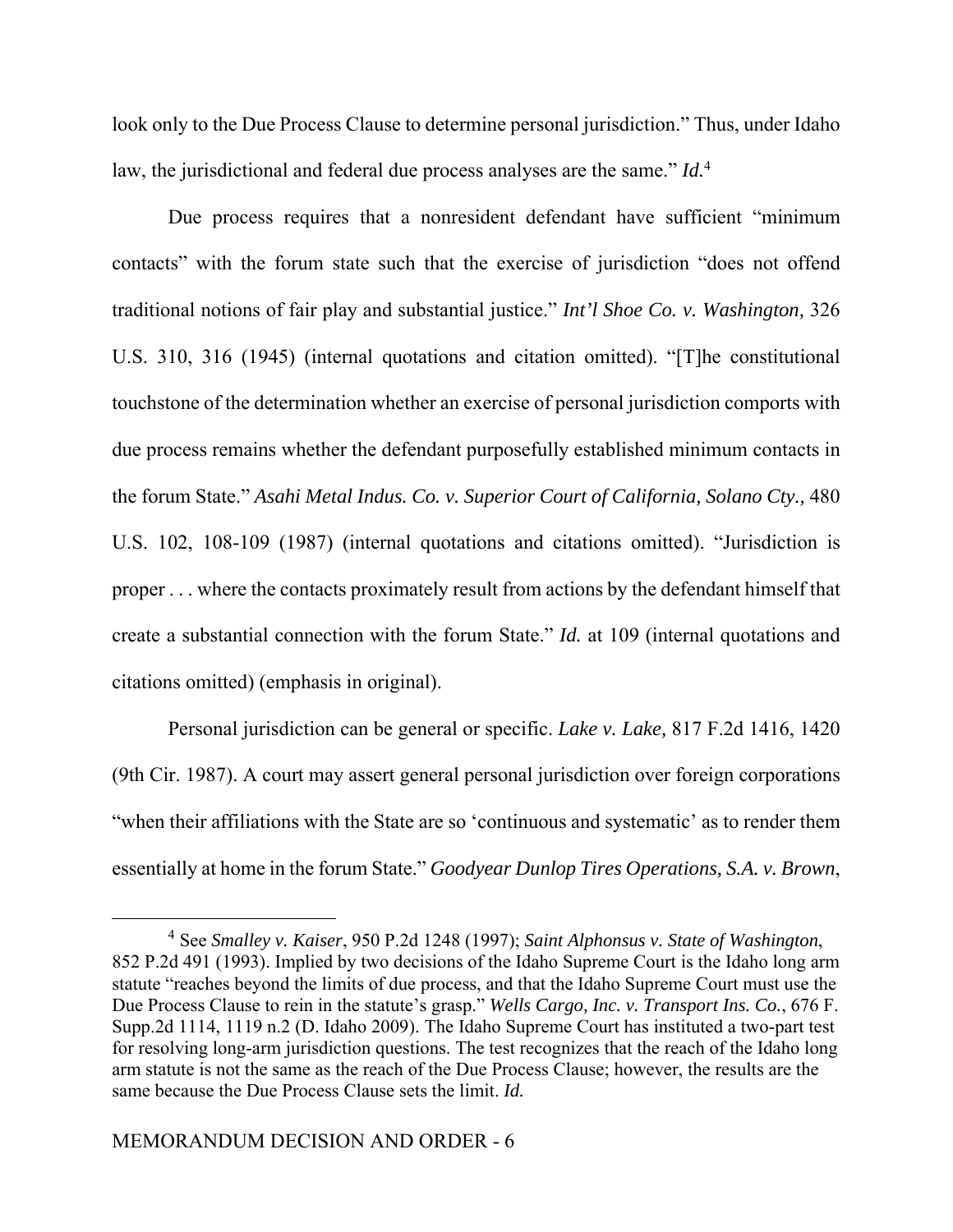564 U.S. 915, 919 (2011) (citing *Int'l Shoe Co.*, 326 U.S. at 317). In contrast, specific personal jurisdiction is exercised when a state asserts personal jurisdiction over a defendant in a lawsuit arising out of or related to the defendant's contacts with the forum state. *Helicoptores Nacionales de Columbia, S.A. v. Hall*, 466 U.S. 408, 414 n.8 (1984). Specific jurisdiction depends on the quality and nature of the defendant's contacts with the forum state in relation to the cause of action. *Lake*, 817 F.2d at 1421.

Omega seems to concede the Court does not have general jurisdiction over the Defendants. Instead, Omega contends the Court has specific jurisdiction over the Defendants because Omega was harmed by the conduct that Defendants purposefully directed towards Idaho. Therefore, the Court will only address specific jurisdiction.

## **2. Specific Personal Jurisdiction over Defendants**

Specific jurisdiction may be exercised over a nonresident defendant when the cause of action arises out of its contact with, or activities in, the forum state. *SRE-Cheaptrips, Inc. v. Media Synergy Group, LLC*, 2010 WL 1913589, at \*3 (D. Idaho May, 2010) (citing *Resnick v. Rowe,* 283 F.Supp.2d 1128, 1135 (D. Hawaii 2003)). The Ninth Circuit has established a three-part test to determine whether a court may exercise specific personal jurisdiction over a nonresident defendant:

(1) the nonresident defendant must purposefully direct his activities or consummate some transaction with the forum or residents thereof; or perform some act by which he purposefully avails himself of the privilege of conducting activities in the forum, thereby invoking the benefits and protections of its laws; (2) the claim must be one which arises out of or results from the defendant's forum-related activities; and (3) exercise of jurisdiction must be reasonable.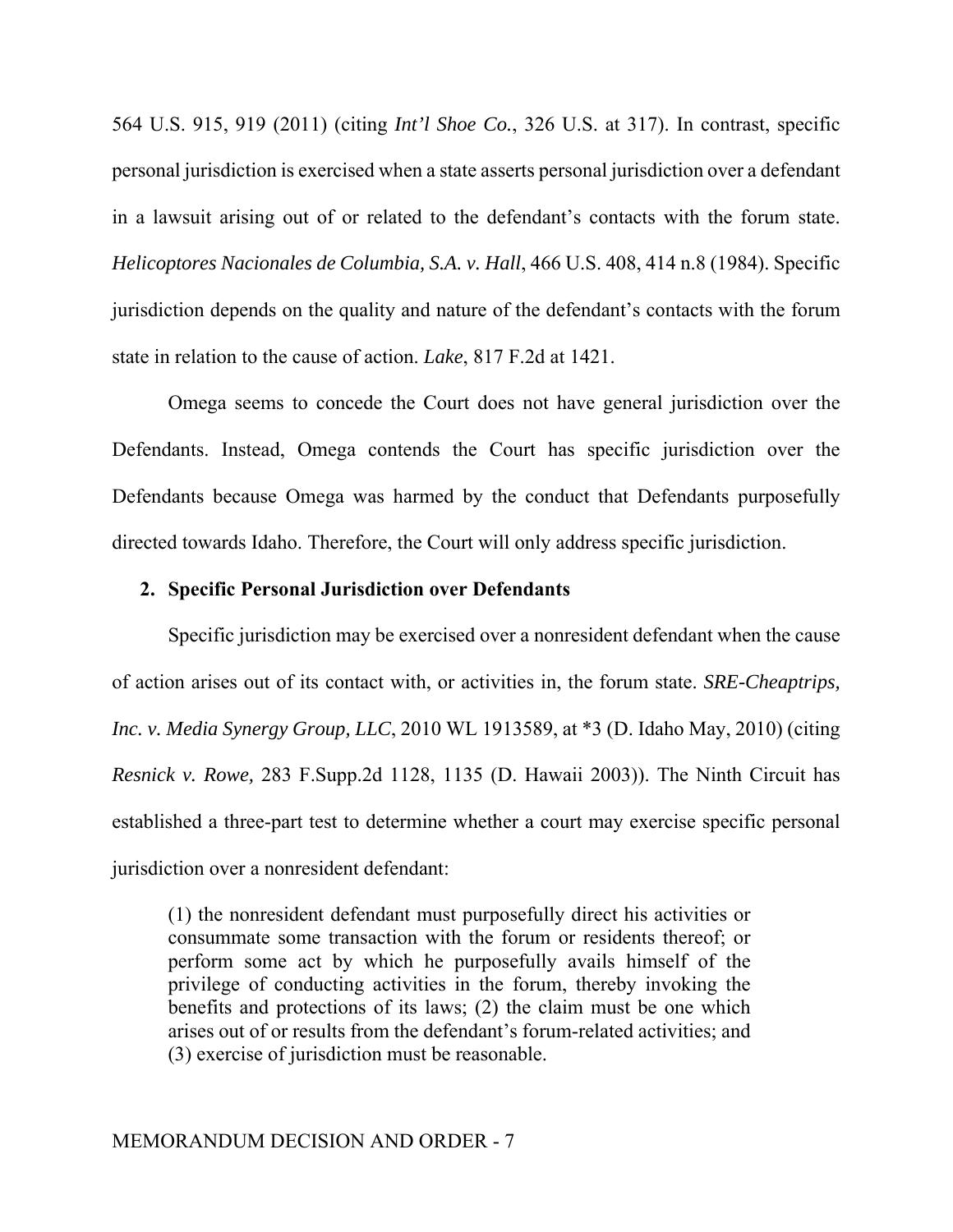*Lake*, 817 F.2d at 1421; *see also Ballard v. Savage*, 65 F.3d 1495 (9th Cir. 1995). Omega bears the burden of satisfying the first two factors. If Omega meets its burden, the burden then shifts to Defendants to demonstrate unreasonableness. *Lake*, 817 F.2d at 1421; *Boschetto v. Hansing*, 539 F.3d 1011, 1016 (9th Cir. 2008).

Omega asserts six claims against Defendants in its Amended Complaint: unenforceability of a trademark, non-infringement of trademarks, unfair competition and false designation of origin under the Lanham Act, common law trademark infringement, unfair competition under the Idaho Code, and tortious interference with prospective economic advantage. Omega's claims sound in tort, therefore the Court will apply purposeful direction.

## *A. Purposeful Direction*

As this Court noted in *Vandersloot v. BMW Properties, LLC*, 2013 WL 1867352, at \*3 (D. Idaho May 1, 2013) and *Wayne Enterprises, LLC v. McGhee*, 2016 WL 3620731, at \*4 (D. Idaho June 28, 2016), the first requirement of "purposeful availment" or "purposeful direction" ensures that a defendant is not haled into court because of random, fortuitous, or attenuated contacts or on account of the unilateral activity of third parties. While courts have used purposeful availment and purposeful direction interchangeably, the Ninth Circuit applies purposeful availment to suits involving contracts and negligent torts and purposeful direction to suits involving intentional torts. *See Yahoo! Inc*, 433 F.3d at 1206; *see also Holland America Line Inc. v. Wartsila North America, Inc*., 485 F.3d 450, 460 (9th Cir. 2007) "A showing that a defendant purposefully directed his conduct toward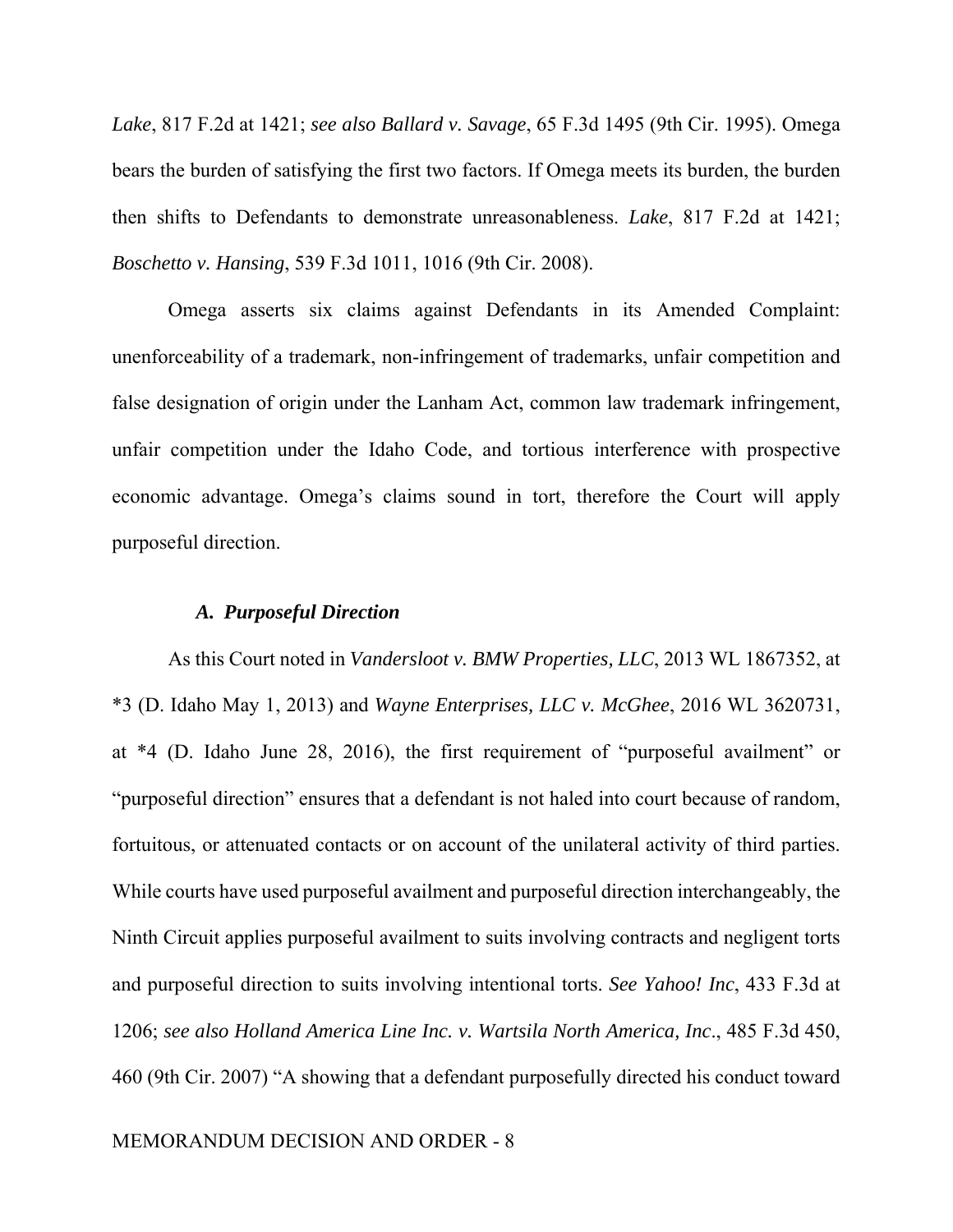a forum state . . . usually consists of evidence of the defendant's actions outside the forum state that are directed at the forum, such as the distribution in the forum state of goods originating elsewhere." *Schwarzenegger,* 374 F.3d at 803.

The Ninth Circuit evaluates purposeful direction under the three-part *Calder*  "effects" test, which "requires that the defendant allegedly have (1) committed an intentional act, (2) expressly aimed at the forum state, (3) causing harm that the defendant knows is likely to be suffered in the forum state." *Id.* (quoting *Dole Food Co. v. Watts*, 303 F.3d 1101, 1111 (9th Cir. 2002)); *see also Calder v. Jones*, 465 U.S. 783 (1984).

The Ninth Circuit "construe[s] intent . . . as referring to an intent to perform an actual, physical act in the real world, rather than an intent to accomplish a result or consequence of that act." *Schwarzenegger*, 374 F.3d at 806.

The second part of the *Calder* "effects" test requires the Defendants conduct be expressly aimed at the forum state. The Ninth Circuit "has emphasized that 'something more than mere foreseeability [is required] in order to justify the assertion of personal jurisdiction, and that 'something more' means conduct expressly aimed at the forum." *Brayton Purcell LLP v. Recordon & Recordon,* 606 F.3d 1124, 1129 (9th Cir. 2010) (quoting *Schwarzenegger*, 374 F.3d at 805) (internal citation omitted); *see also Pebble Beach Co. v. Caddy,* 453 F.3d 1151, 1156 (9th Cir. 2006)

The final element requires that the Defendants acts caused harm that they knew was likely to be suffered in the forum state. The "brunt" of the harm does not need to be suffered in the forum state. Instead, "[t]his element is satisfied when defendant's intentional act has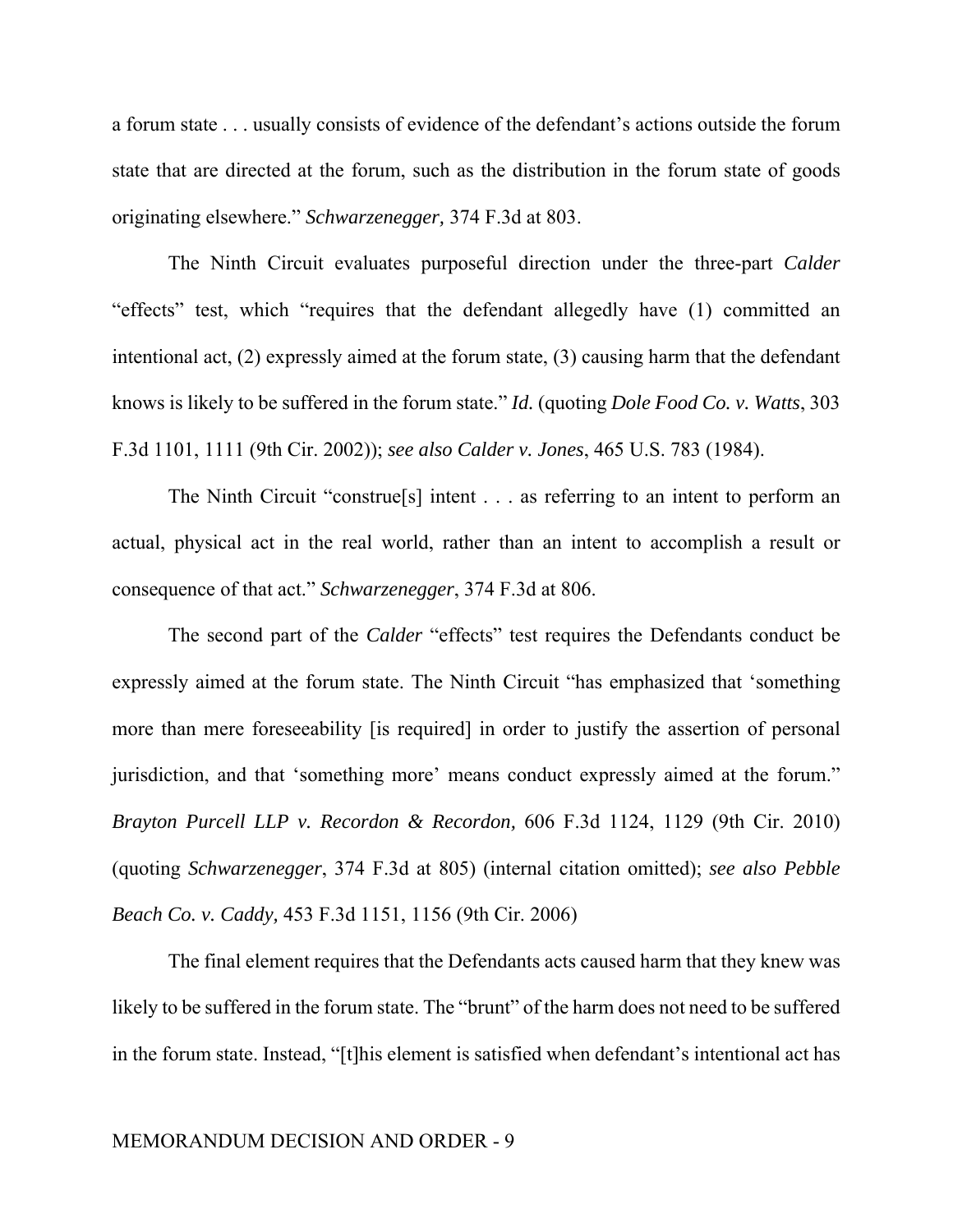'foreseeable effects' in the forum." *Brayton Purcell LLP*, 606 F.3d at 1131 (citing *Bancroft & Masters, Inc. v. Augusta Nat'l Inc*., 223 F.3d 1082, 1087 (9th Cir. 2000)).

Omega argues the following acts satisfy purposeful direction: (1) Defendants sent a cease and desist letter to Omega; (2) Defendants have an interactive website where consumers can select the RV they wish to purchase, personalize it, and apply for financing; (3) Defendants' website lists a Certified Factory Service Center located in Idaho; (4) Defendants use the "Weekend Warrior" trademark on the RV Factory website; and (5) Defendants contacted at least one other RV dealer and demanded that dealer stop selling Omega's Weekend Warrior trailers or it would face liability for infringing on Defendants' alleged trademark. (Dkt. 7, 18.) Omega asserts this Court has personal jurisdiction over Donati for the same reasons as the RV Factory because Donati is the trademark holder and the RV Factory's corporate officer who directed the RV Factory's infringing activity. (Dkt. 18.)

Defendants contend the cease and desist letter is not enough as a matter of law to establish personal jurisdiction, they have not targeted Idaho through its use and operation of its website, the listing of the service center is not interactive as alleged, and its website it not commercial in that consumers cannot make purchases through the site. (Dkt. 15, 23.) Even if the Court has jurisdiction over the RV Factory, Defendants argue the Court does not have jurisdiction over Donati because he has not purposefully directed any activity to Idaho in his personal capacity. (Dkt. 15.)

MEMORANDUM DECISION AND ORDER - 10 "It is beyond dispute in this circuit that maintenance of a passive website alone cannot satisfy the express aiming prong." *Brayton Purcell LLC*, 606 F.3d at 1129 (citing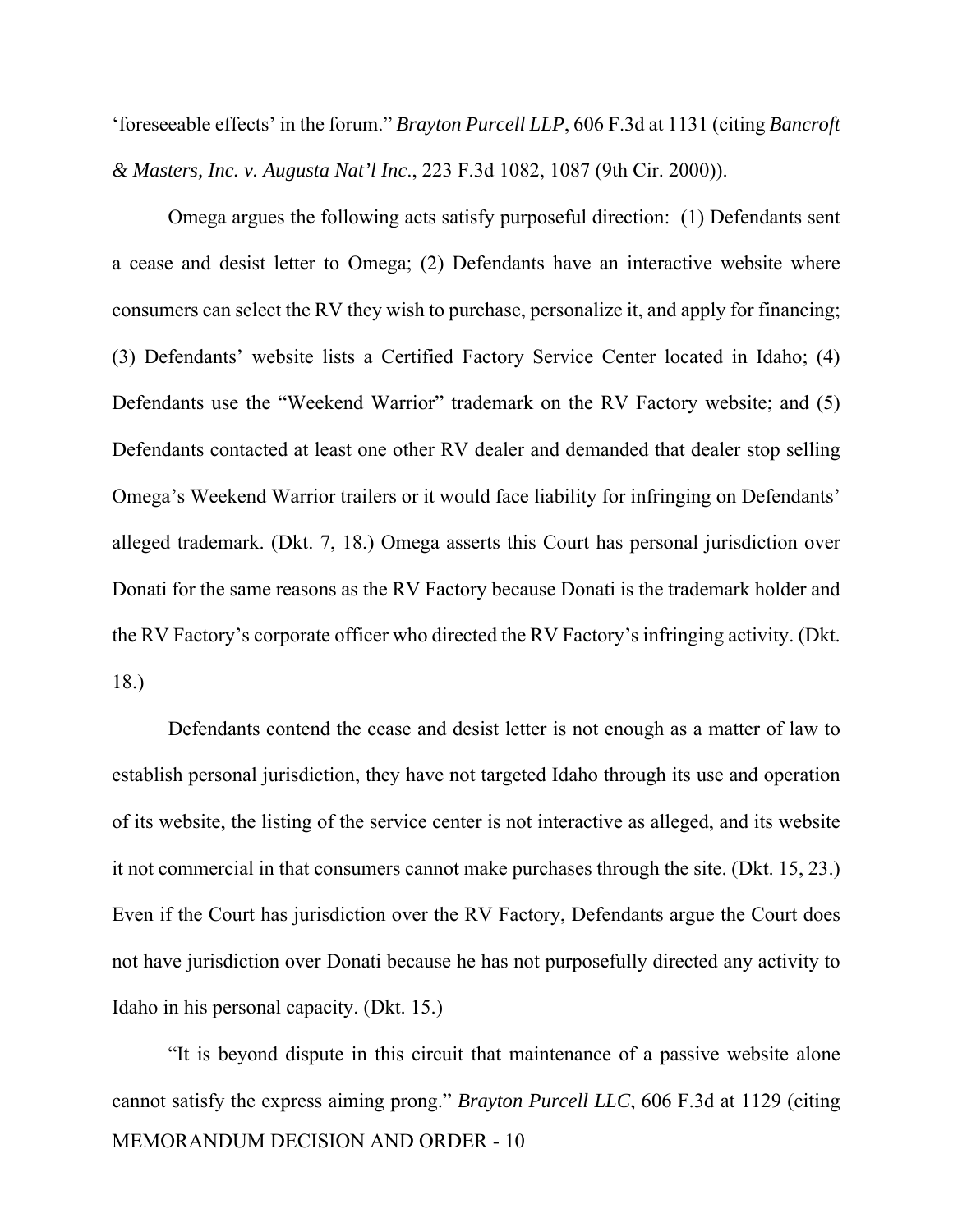*Holland*, 485 F.3d at 460.) When evaluating Internet activity, the common thread is that "the likelihood that personal jurisdiction can be constitutionally exercised is directly proportionate to the nature and quality of commercial activity that an entity conducts over the Internet." *Cybersell, Inc. v. Cybersell, Inc.*, 130 F.3d 414, 419 (9th Cir. 1997) (citation omitted). Generally, something more than an Internet advertisement is required to show a defendant purposefully directed activity to the forum state. *Id.* at 418.

"A cease and desist letter is not in and of itself sufficient to establish personal jurisdiction over the sender of the letter." *Yahoo! Inc.,* 433 F.3d at 1208 (citing *Red Wing Shoe Co. v. Hockerson-Halberstadt, Inc.*, 148 F.3d 1355, 1361 (Fed. Cir. 1998)); *see also, PokitDok, Inc. v. Martin,* 2012 WL 5425615, at \*4 (N.D. Cal. Nov. 6, 2012); *Kransco Mfg., Inc. v. Markwitz,* 656 F.2d 1376 (9th Cir. 1981). "This is not to say that a cease and desist letter can never be the basis for personal jurisdiction" but the Ninth Circuit has required more than a "normal" letter. *Id*. For a cease and desist letter alone to create personal jurisdiction over a non-resident defendant, it must be sufficiently "abusive, tortious, or otherwise wrongful." *Id.*

Interpreting the facts in favor of Omega, as the Court must do on the current Motion, the above acts were intentional. However, Omega fails to show purposeful direction because none of the acts meet the second and third prongs of the *Calder* "effects" test.

The RV Factory website is not expressly aimed at Idaho. The RV Factory website is not equipped to make sales or process payments. While Defendants listed a service center located in Idaho on their website, it was one of at least 75 service centers listed nationwide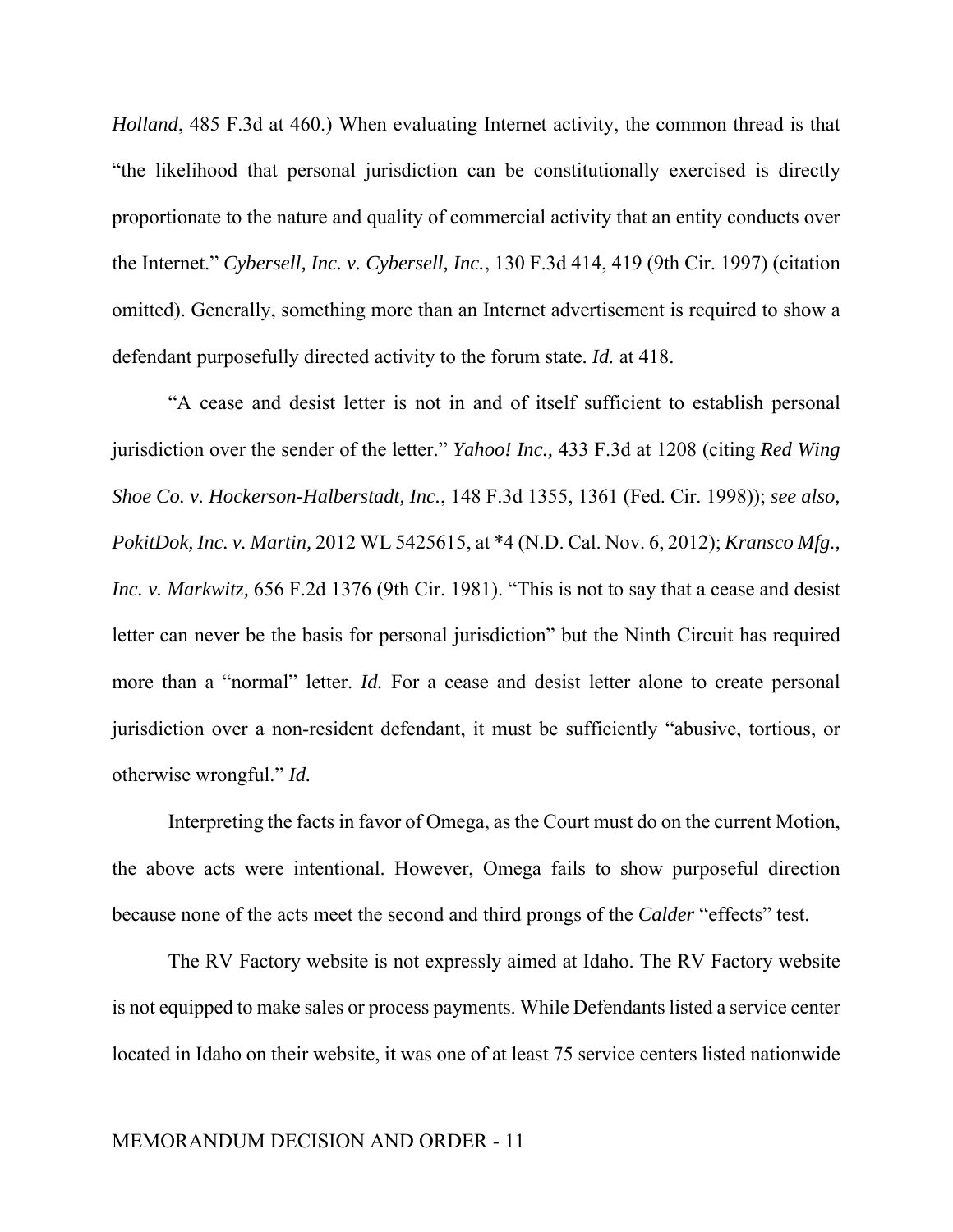and no communications or payments were ever exchanged.<sup>5</sup> This listing was not "aimed" at Idaho. The RV Factory website does not rise to the level of "something more" to show purposeful direction at Idaho. Further, Omega offers no evidence that Defendants have sold a single RV in Idaho or to an Idaho resident.

Defendants contact with another RV dealer, SST Auto RV, via an email to inform it that Defendants believed it was infringing upon Defendants' alleged trademark by selling Omega's "Weekend Warrior" trailers was not an act aimed at Idaho. Omega provides no evidence, nor does it make any allegation in its Amended Complaint or responsive briefing that SST Auto RV is located in Idaho.

The cease and desist letter is the only remaining act that could establish personal jurisdiction and the Court finds it does not. The letter contained Defendants' belief that Omega was infringing upon its registered trademark of "Weekend Warrior" in violation of federal and state law. It also demands that Omega: cease use of "any and all marks or names containing WEEKEND WARRIOR or marks confusingly similar thereto"; "[w]ithdraw from the market all materials, advertisements, and publicity containing WEEKEND WARRIOR"; "deliver to Mr. Donati all brochures and print advertisements containing WEEKEND WARRIOR, or confirm their destruction in writing" within 15 days of the letter; "[d]isclose within fifteen (15) calendar days from the date of this letter the gross

<sup>&</sup>lt;sup>5</sup> The Court does not solely rely on Defendants' Motion for such factual assertion, but relies on Amy Hennig's affidavit attached as Exhibit B. (Dkt. 19.) The Court can consider affidavits on a Motion to Dismiss under 12(b)(2), s*ee National Union Fire Ins. Co. of Pittsburgh v. Aerohawk Aviation, Inc.,* 259 F. Supp.2d 1096, 1101 (D. Idaho 2003) (citing *Data Disc Inc. v. Systems Technology Assocs., Inc.*, 557 F.2d 1280 (9th Cir. 1977)).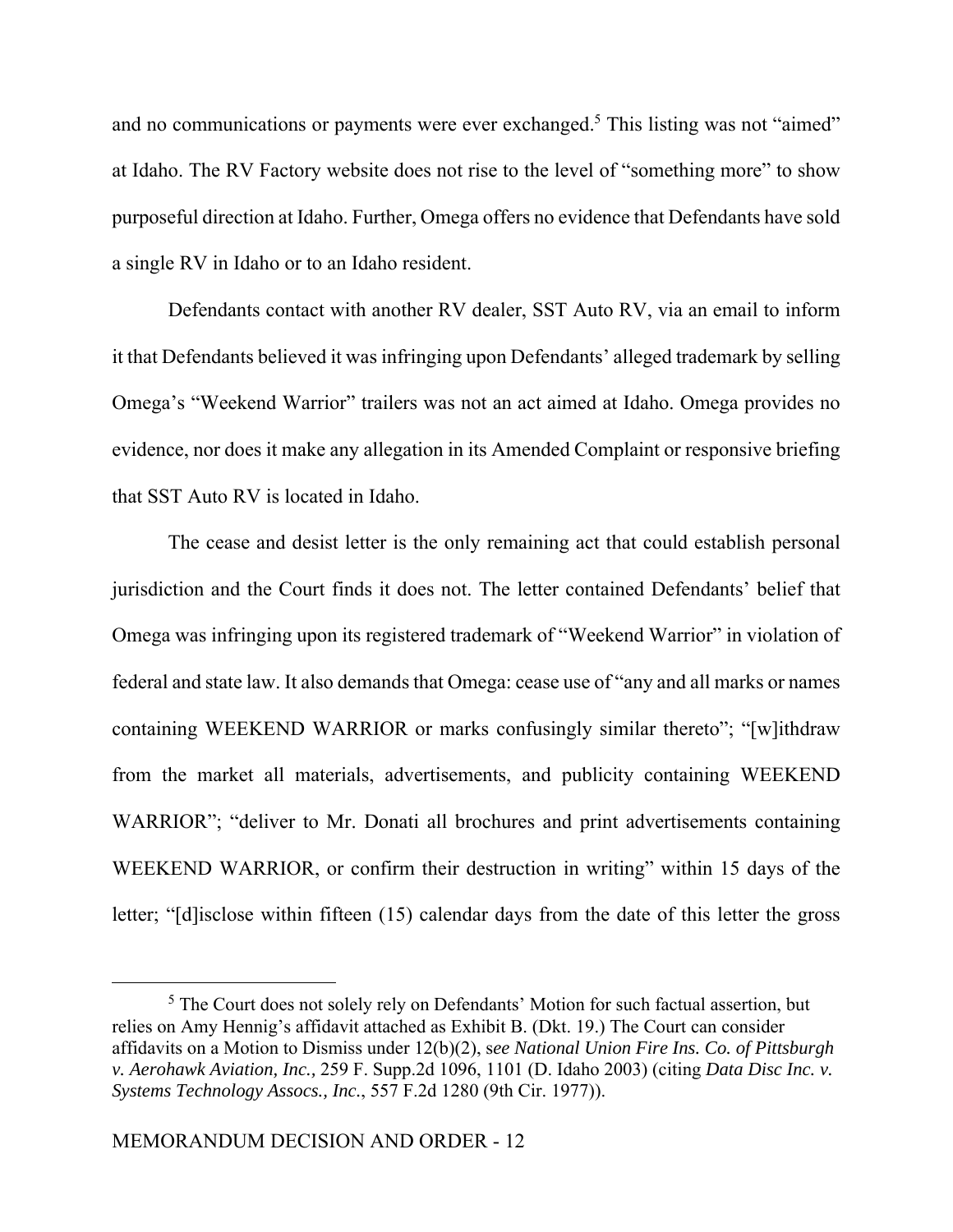revenues generated from the sale of goods promoted using WEEKEND WARRIOR"; and "[a]gree to transfer to Mr. Donati the domain name weekendwarriorrv.com." (Dkt. 7, Ex. A.)

Without more, the Court finds the letter insufficient to show Defendants purposefully directed activity to Idaho. The letter was nothing more than a "normal" cease and desist letter; it was not abusive, tortious, or otherwise wrongful.  $6$ 

# *B. Claims Arising Out of Forum Activity*

 "With regard to the second prong of the test for specific personal jurisdiction, the Ninth Circuit has adopted a 'but for' test for determining whether a plaintiff's cause of action arises out of the defendant's forum-related activities." *Revolution Distribution v. Evol Nutrition Associates, Inc.,* 2012 WL 2368634, at \* 5 (D. Ariz. June 21, 2012).

 Defendants sending the cease and desist letter is the only act that could be considered "forum activity" since Defendants sent the letter to Omega in Idaho. Even if the cease and desist letter passed the *Calder* "effects" test, it would fail on this prong because the letter is not the "but for" cause of Omega's claims.

 "[L]etters threatening litigation are unrelated to the subject matter of the actual controversy, which is whether the declaratory judgment defendant has intellectual property rights that have been infringed by the declaratory judgment plaintiff." *Douglas Furniture* 

<sup>6</sup> *See Yahoo! Inc.,* 433 F.3d at 1209 (a letter simply alerting Yahoo! to its view of French law and stating its intent to file suit to enforce that law was a "normal" letter and not abusive, tortious, or otherwise wrongful.) *See also, Fehr v. LeFave*, 2008 WL 477879, at \*2 (D. Ariz. Feb. 19, 2008) (a letter warning Plaintiffs of believed breach and a demand to cease breaching activity was a "normal" letter.)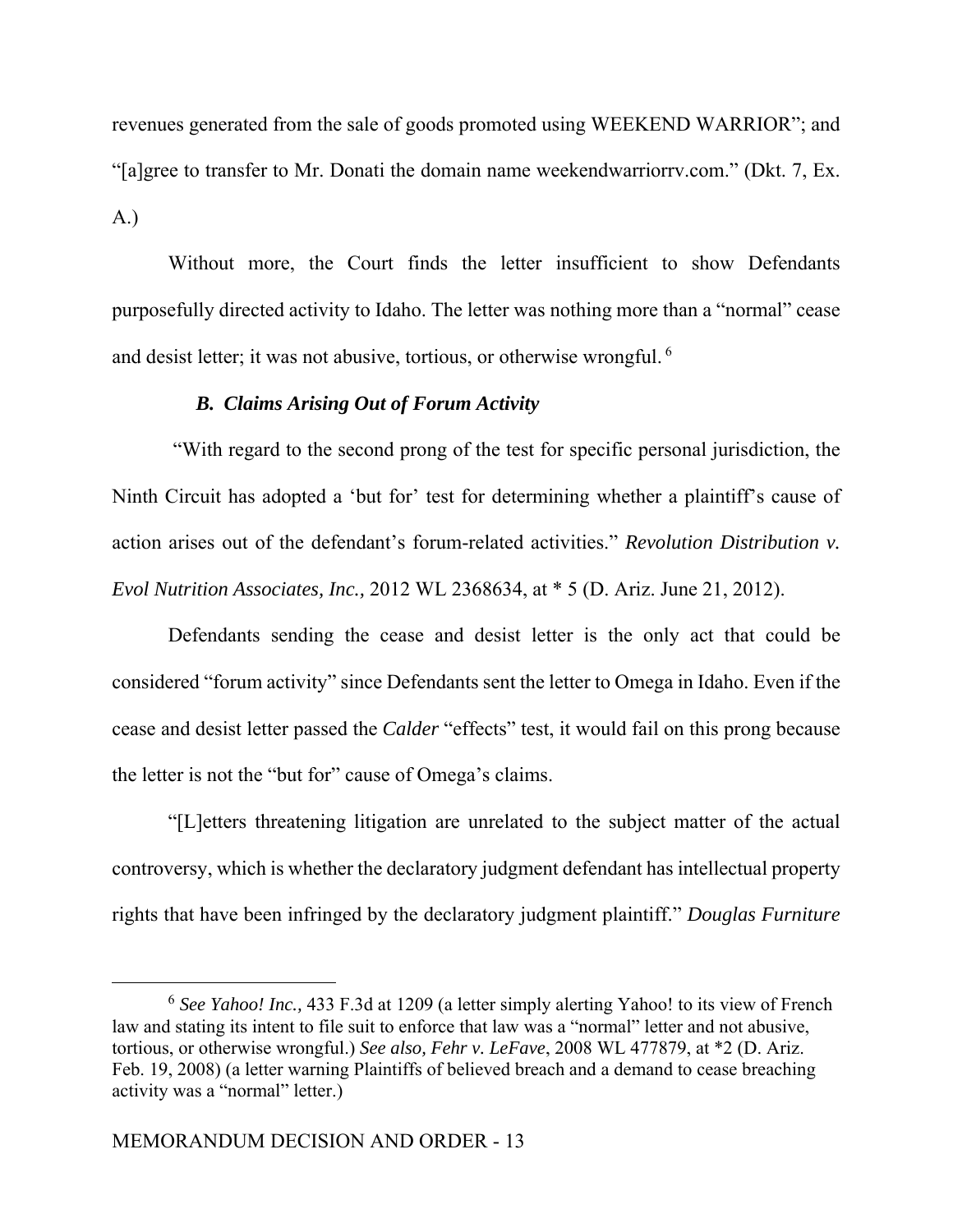*Co. of California, Inc. v. Wood Dimensions, Inc.,* 963 F. Supp. 899, 902 (C.D. Cal. 1997) (citing *Stairmaster Sport/Medical Products, Inc. v. Pacific Fitness Corp*., 916 F. Supp. 1049, 1056 (W.D. Wash. 1994)). The only way Omega's claims can be said to "arise out of" the cease and desist letter is that the letter motivated Omega to bring suit nine days after its receipt of the letter. (Dkt. 7, Ex. A.)

 The Court finds the cease and desist letter is not sufficient to meet the requirements of the second prong of the personal jurisdiction test. Omega's cause of action does not arise out of Defendants' letter or any other forum related activity by Defendants.

Omega has not made a prima facie showing that this Court has personal jurisdiction over Defendants<sup>7</sup>

## *C. Reasonableness*

Omega failed to meet its burden on the first two prongs of the personal jurisdiction test, therefore the burden does not shift to Defendants to show unreasonableness.

However, even if the Court found there were sufficient minimum contacts for the Court to exercise jurisdiction over Defendants, the Court finds such exercise would be unreasonable. The Court evaluates "seven factors to determine the reasonableness of a forum's exercise of jurisdiction: (1) the burden on the defendant, (2) existence of an alternative forum, (3) convenient and effective relief for the plaintiff, (4) the forum state's

 $7$  The Court acknowledges that Omega brought suit against the RV Factory and Donati. While there are separate arguments proffered in support and against personal jurisdiction over Donati, the Court finds its treatment of personal jurisdiction applies to both Defendants. The above conduct discussed for purposeful direction was conduct that even if directed by Donati would still fail the personal jurisdiction prongs.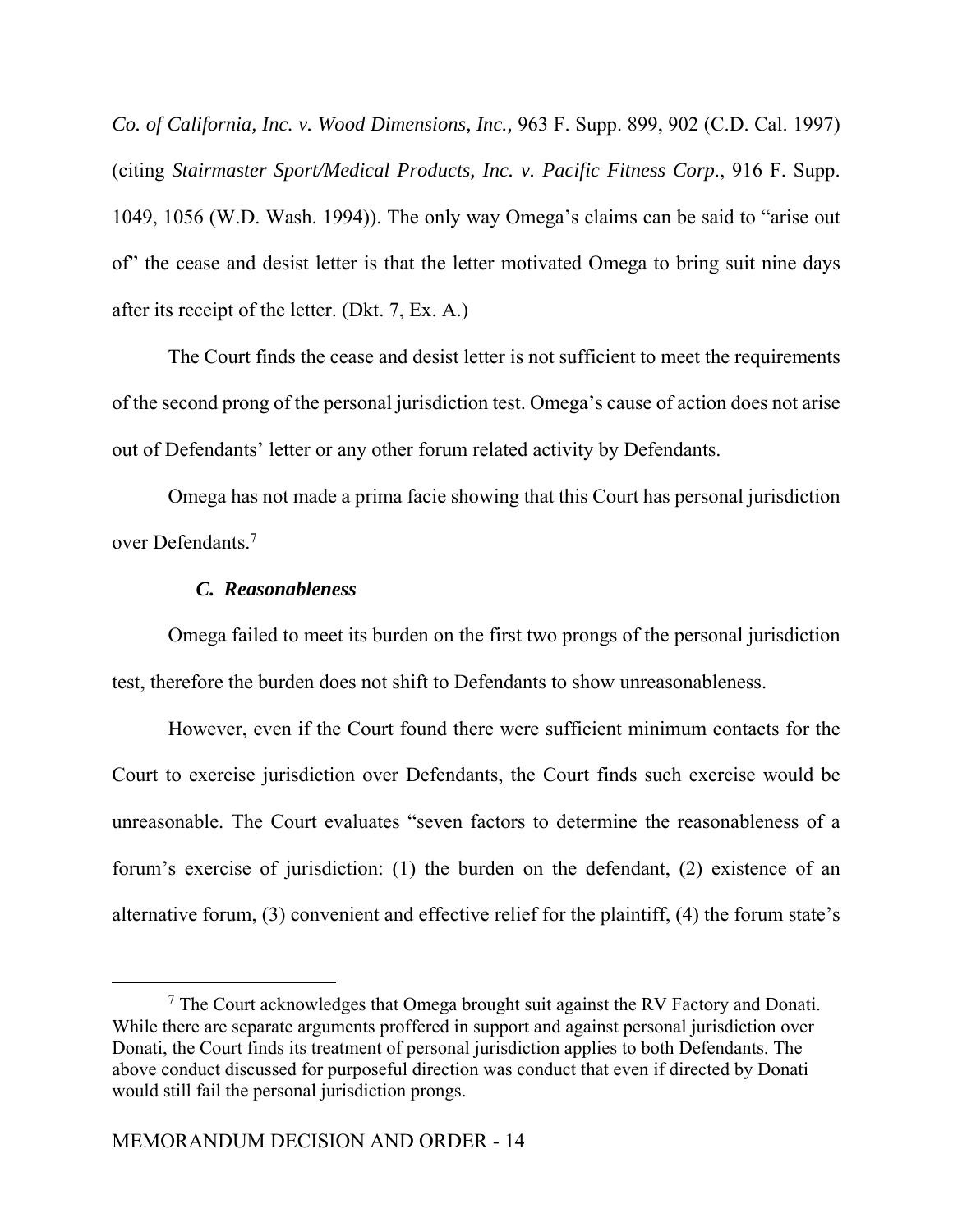interest in adjudicating the suit, (5) efficient resolution of the controversy, (6) purposeful interjection, and (7) conflicts with sovereignty." *Lake*, 817 F.2d at 1421-22.

The Court finds the burden is a neutral factor, it would be more burdensome on the Defendants in Idaho and more burdensome on Omega in Indiana. However, the Court finds exercising jurisdiction over Defendants would be unreasonable because Defendants have never been to Idaho, have never sold an RV in Idaho or to an Idaho resident, have no contacts with Idaho, and an alternative forum, the Northern District of Indiana, exists to resolve the existing controversy.

## **3. Transfer Venue**

#### *A. Motion to Dismiss under Rule 12(b)(3)*

A complaint may be dismissed for improper venue pursuant to Federal Rule of Civil Procedure 12(b)(3). Venue is proper in a judicial district in which: (1) any defendant resides, if all defendants are residents of the State in which the district is located; (2) a substantial part of property that is the subject of the action is situated; or (3) an action may otherwise be brought as provided in this section, any judicial district in which any defendant is subject to the courts personal jurisdiction with respect to such action. 28 U.S.C. § 1391.

If venue is improper, a district court has discretion to either dismiss the action pursuant to Rule 12(b)(3) or, in the interests of justice, to transfer the action to a district in which it could have been brought pursuant to 28 U.S.C. § 1404(a). Defendants do not reside in Idaho and the Court has already determined the Defendants are not subject to personal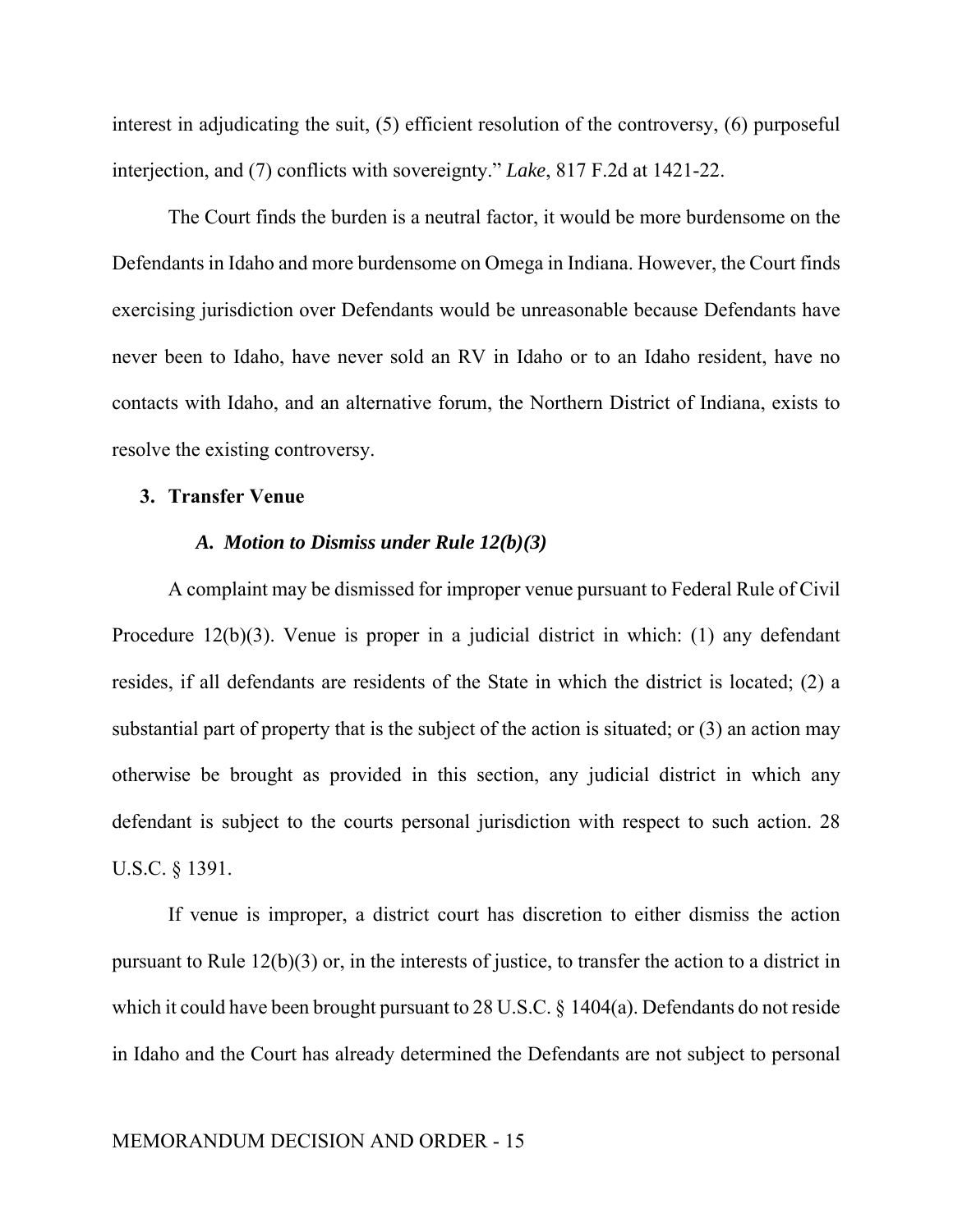jurisdiction in Idaho, so the Court must find "a substantial part of the events" occurred in Idaho in order for Omega to survive a 12(b)(3) challenge.

"It is not necessary for the plaintiff to show that a majority of the events giving rise to the action occurred in Idaho, but only that a substantial part of the events took place [t]here." *Meth Lab Cleanup LLC v. Spaulding Decon*, LLC, 2010 WL 5572397 \* 9 (D. Idaho Oct. 25, 2010) (citing *Masterson v. Swan Range Log Homes, LLC*, 2007 WL 625387 \*2 (D. Idaho Feb. 23, 2007) (citing *Pasulka v. Sykes*, 131 F.Supp.2d 988, 994 (N.D. Ill. 2001). Defendants argue none of the events, let alone a substantial part of the events, giving rise to Omega's claim took place in Idaho. The Court agrees.

Defendants posted the "Weekend Warrior" trademark on its website and listed a service center located in Idaho on that site, both of those actions occurred in Indiana. Defendants allegedly contacted an RV dealer to dissuade it from selling Omega's Weekend Warrior trailers, but the record does not reflect where the dealer was located. The fact that Defendants sent a cease and desist letter to Omega also does not establish a "substantial part of the events" giving rise to Omega's claims took place in Idaho. For these reasons, the Court does not finds that a substantial part of the alleged infringing acts took place in Idaho.

## *B. Motion to Transfer under 28 U.S.C. § 1631*

In lieu of dismissal, Defendants move to transfer this case to the Northern District of Indiana pursuant to 28 U.S.C. § 1631. (Dkt. 15.)

MEMORANDUM DECISION AND ORDER - 16 If jurisdiction is lacking, under § 1631 a district court must transfer a civil action if "(1) the court to which the action is to be transferred would have had jurisdiction 'at the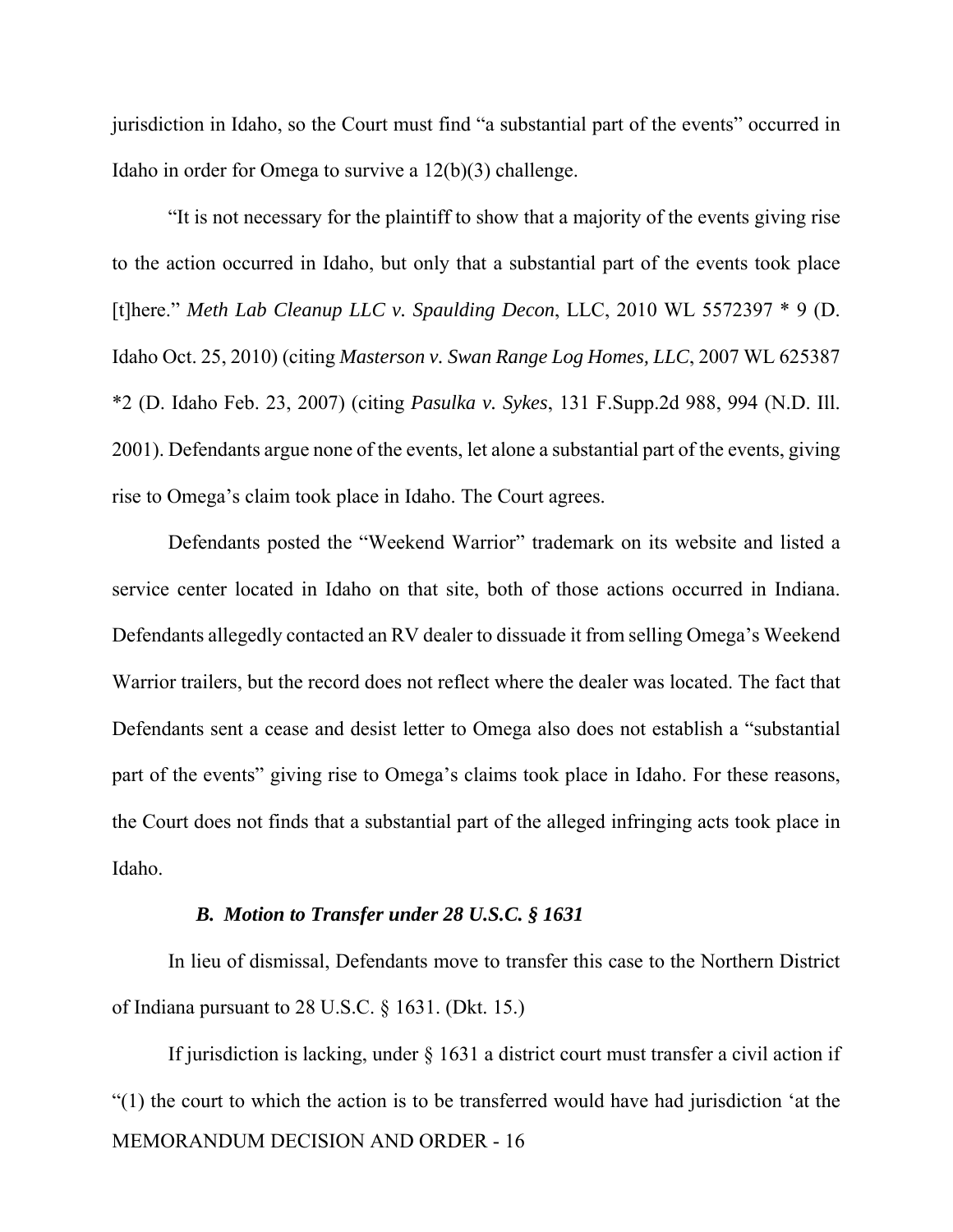time the [action] was filed,' and (2) 'it is in the interest of justice' to transfer." *Munns v. Kerry*, 782 F.3d 402, 414 (9th Cir. 2015) (citing 28 U.S.C. § 1631).

Having determined this Court lacks jurisdiction over Defendants, it must determine if Defendants satisfy the above two requirements. The Court finds they do.

This matter could have been brought in the Northern District of Indiana pursuant to 28 U.S.C. § 1391(b) because the RV Factory is an Indiana corporation with its principal place of business in Indiana and Donati resides in Indiana. Defendants have requested the matter be transferred, acknowledging a live controversy in fact does exist between the parties that must be resolved in a court of law. The Court, in the interest of justice, recommends this case be transferred to the United States District Court for the Northern District of Indiana.<sup>8</sup>

## **CONCLUSION**

 The Court finds it does not have personal jurisdiction over the RV Factory or Donati because neither Defendant purposefully directed any activities to Idaho. The Court denies Defendants' Motion to Dismiss. The request to transfer the case to the Northern District of Indiana is granted.

<sup>&</sup>lt;sup>8</sup> Because the Court finds it does not have jurisdiction over Defendants and the matter should be transferred in the interest of justice under § 1631, the Court does not reach the issue of transfer of venue under  $\frac{1406(a)}{a}$ .